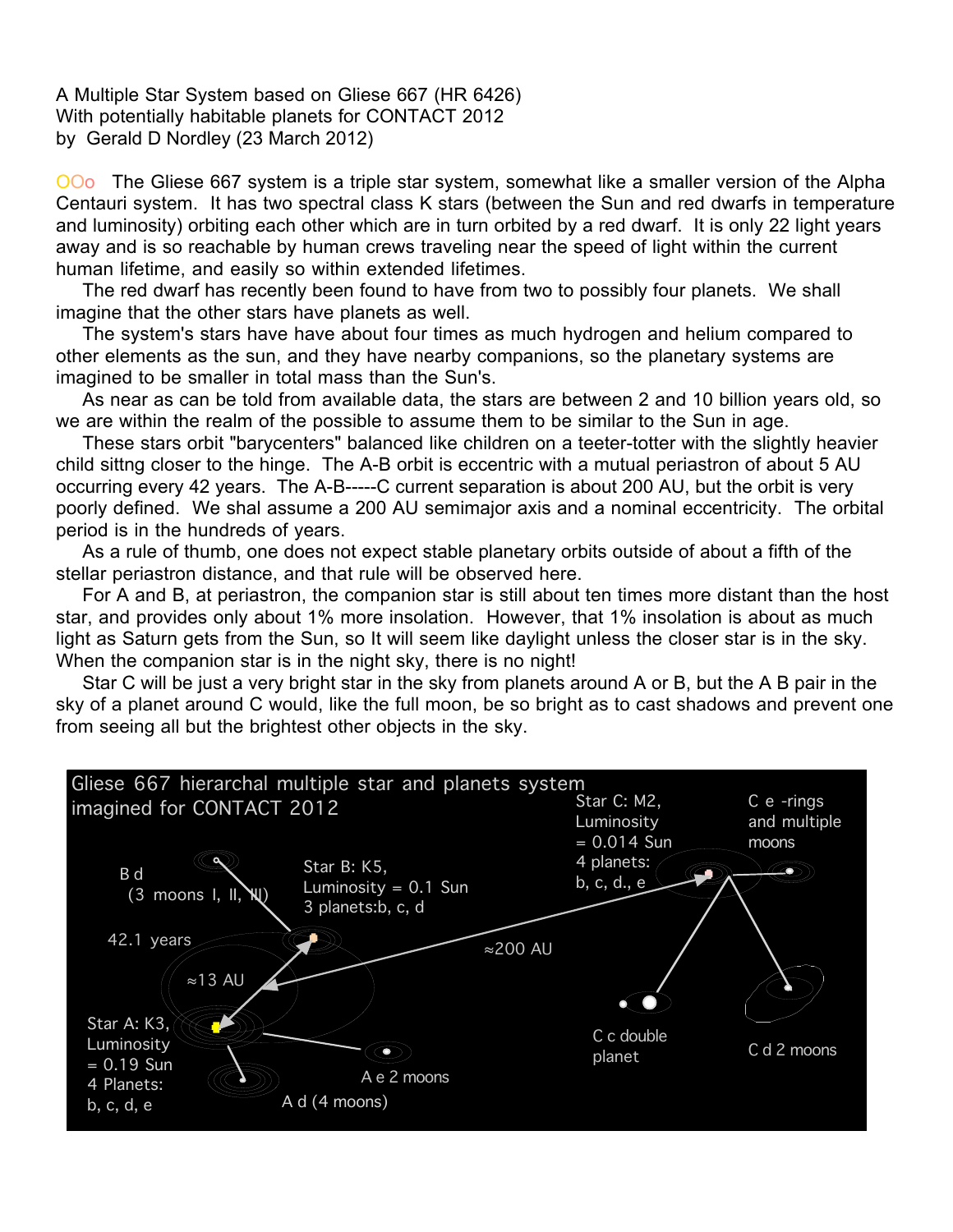The name we use here, Gliese 667 means that this star system received the number 667 in the first catalog of nearby stars assembled by Wilhelm Gliese (GLEE-zeh), a German Astronomer noted for studies of nearby stars. One will also see this system designated as GJ 667; the "J" is for Hartmut Jahreiss, Gliese's colleague in nearby star studies in Gliese's later years. Their work is continued by the Astronomisches Rechen-Institut in Heidleberg.

The system is also has at least 38 other designations, some of the more common being HR 6426, HD 156384, HIP 84709, SAO 208670, CD-34 11626, LHS 442, and LTT 6888.

A table of properties of possible interest to COTI participants follows the descriptions.

Gliese 667 **SCORPIUS** 

The Gliese 667 triple-star system is located in Sorpius.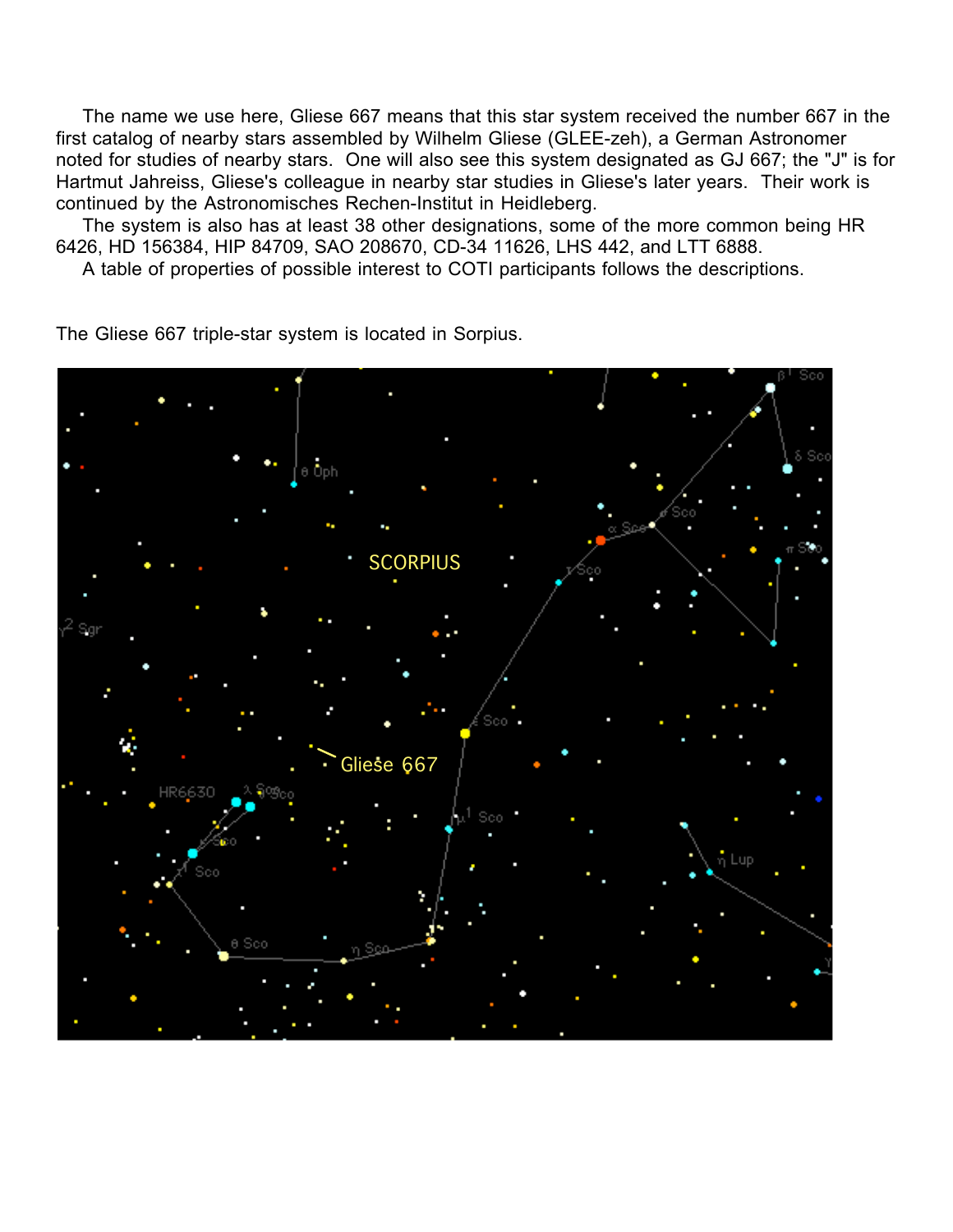## Descriptions of Bodies in the Gliese 667 COTI System

O GJ 667A is a K3 star with about one-fifth of solar bolometric luminosity, and seven-tenths of its radius, though from a planet close enough to get the same amount solar energy as the Sun it would appear (to instruments) a bit dimmer, larger, and cooler.

O• Gliese 667A b is about 0.13 AU from the star. It is a Mercury-like world, but it is a bit larger and actually is tide-locked. It gets 11.5 times as much insolation (total energy as Earth and should be about 700 K at it s subsolar point, but might have ice on its rear side. It has only a trace of an atmosphere; some hydrogen from the solar wind and wisps of sulfur and argon.

O•**•** Gliese 667A c is about half an AU from the star. It is a relatively Earth-like world in the L5 (trailing) lagrange point of a subjovian planet. It has sixty percent of Earth's mass and eighty-four percent of its radius, and is so slightly denser. We imagine it to have 86% of Earths gravity, about 0.8 of its atmospheric surface pressure, a relatively high fraction (.005) of CO2 and hence a low effective bond albedo of 0.2. Its polar troposphere altitude is similar to Earths and this produces a mean surface temperature of something like 281 K, a few degrees Celsius less than Earth's.

It has significant solar tides and ample dissipative mechanisms which have long since brought its equatorial bulge into alignment with its equatorial plane. It rotates in 27 hours these days, down from perhaps ten hours when it was formed, and it is still slowing down.

Its core is relatively large and its mantle a bit thinner than Earth's; it is tectonically active and its ocean trenches are deeper. Mountains would be about 20% higher and the air on the highest of them significantly thinner than Everest.

It approaches and recedes from the subjovian planet in cycles of a few decades as it wanders around its Lagrange point. Its eccentricity also varies, so in some eons it has hot periastron summers, in others less variation. We have not given it a moon for concerns about orbital stability, but no harm would probably be done by giving it a couple of small ones, like Phobos and Deimos of Mars.

Imagine a world with larger polar caps and a more narrow band of tropical temperatures. Open sea and lake area are about 30% of its surface, so perhaps it is drier than Earth, though with great rivers flowing from the icecaps.

O•**:** Gliese 667A d is a subjovian planet about half the mass and 3/4 the radius of Neptune. It might be a rather featureless dark blue if its upper atmosphere is too warm for clouds.

It forms the second mass of the the equilateral triangle of Langrange's restricted solution to the three body problem. Gliese 667 c may have been trapped into this resonance in the early days of the planetary system as Gliese 667 d migrated inward through the protoplanetary disk. A more usual result would have been Gliese 667A c's ejection or transplanting into an exterior orbit, but in those early chaotic days of planetary system, odd things may come to be.

In any event, there would be much opportunity for life-bearing chunks of meteor impact debris to travel between objects in this orbit, and to be ejected from it toward the other stars, thus ameliorating somewhat the "synchronicity" problem of evolved civilizations finding each other at similar stages of cultural development.

With a nod to COTI possibilities, we give Gliese 667A a robust magnetic field aligned with its spin axis, like Saturn's, any satellites are protected from stellar wind erosion and its magnetosphere temperature is mild enough not to be a problem in itself. It should have great auroras visible to denizens of the satellites when they pass through its shadow.

Its core rotates in 1.02 days, though superrotating winds make the planets appear to rotate faster. These winds carry the tidal bulge of the atmosphere ahead of its large synchronous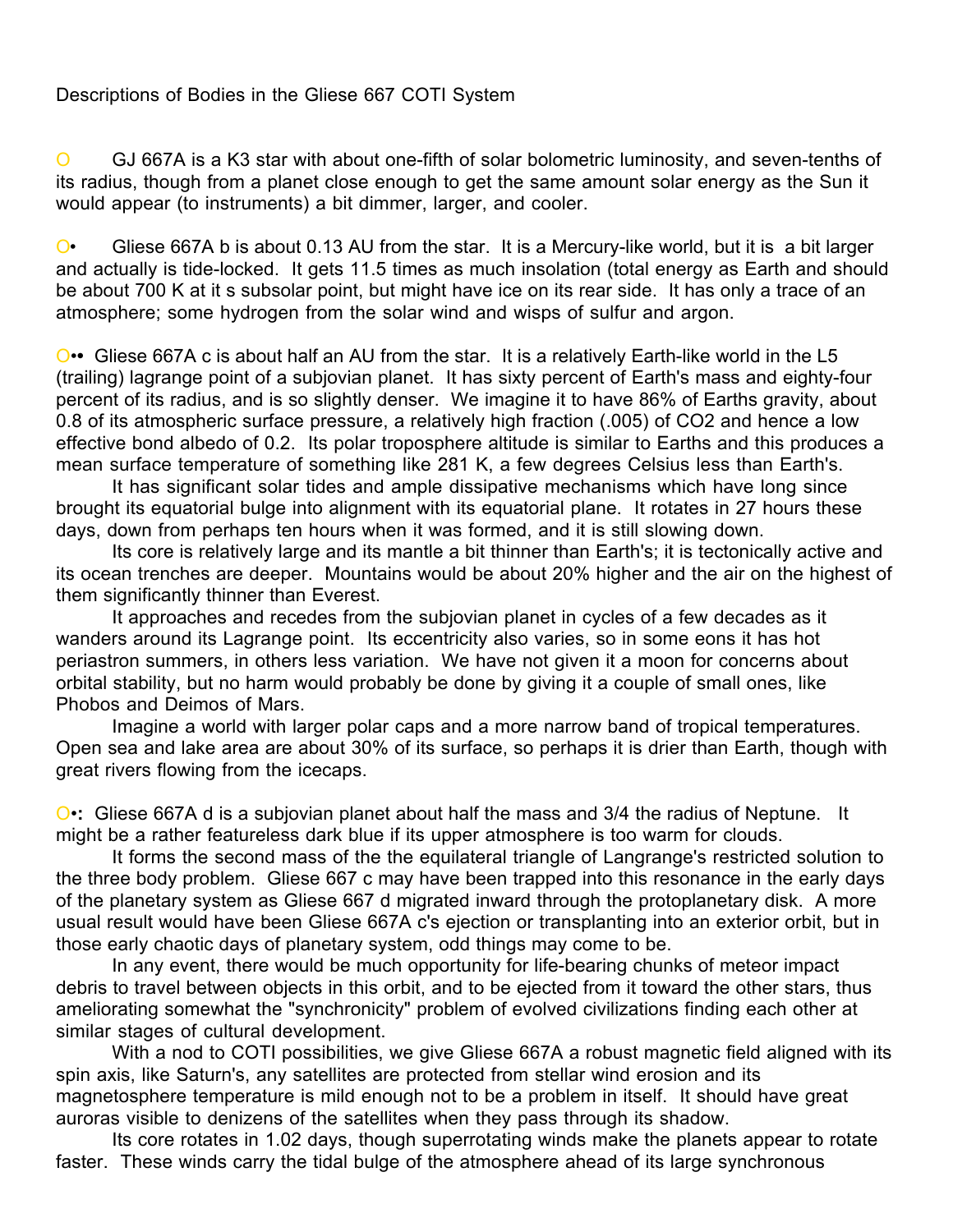satellite, pulling it forward slightly in its orbit and thus the host star's radiation makes up for some of the dynamic energy dissipated in the satellite's vulcanism.

Gliese 667A d is imagined to have have a system of four satellites between its Roche limit and the fraction of its Hill sphere that marks the fuzzy limit for stable satellite orbits, in this case about 1.7 million kilometers from the planet's center. It is imagined the planet has three major moons within these limits and a fourth "irregular" satellite near its boundary, d1, dll, dlll and dIV

O•**:.** dI is a Mars sized satellite of "d" almost a tenth the mass of Earth with a surface gravity of a third of Earth's. It is only about twice as far from the planet as the Roche limit for objects of 3 tons/cubic meter density and is severely distorted. Its atmosphere has a surface pressure of 1.32 bar and with 8 Watts per square meter of tidal heating, the mean surface temperature is up around 276 kelvins, just over freezing. We imagine it to be about 88% covered with water with large shield volcanos dotting its seas. Tsunami waves there, by the way, would be about 3 times as high as on Earth for the same energy.

O•**:. .** dII is a "warm Titan," somewhat smaller and denser, with a Titan-like 1.5 bar nitrogen atmosphere. It orbits "d" 77,000 km further out than "dI" with twice the inner satellite's period and much less than half as much stress. Its a water world, 92 percent covered with seas. Most of what land area it has is the rim of a huge impact crater almost exactly in the center of its leading hemisphere and the jumbled highlands opposite that. With the deep atmosphere and oceans, it lots of thermal transport; and there shouldn't be too much difference between polar and equatorial temperatures. Its mean temperature is about 291 K, somewhat higher than Earth's.

O•**:...** dIII is a "dwarf planet" -sized moon in a 209-thousand-km orbit similar to most of those of Saturn and Uranus. It has a subterranean ocean under a deep ice crust, only wisps of an atmosphere, a surface gravity of 6% of Earth's, and a mean surface temperature of about -40. Its orbital period is 4 days plus change, twice that of dII, completing a 1:2:4 resonance set like that of Jupiter's first three Galilean moons.

O•**:....** dIV is a 73 km irregular satellite in a loose retrograde orbit at just under half a Hill radius. It is a captured representative of a conjectured population of asteroid and kuiperoids in sparse disk beyond GJ 667Ae that merges into figure-8 belt and disk of debris circling both stars and merging with Kuiper belt of GJ 667C. These are the industrial resources for spacefarers around these stars.

O•**:•** GJ 667Ae is the (much) bigger part of a "double planet," a "cold Earth" in an orbit with twice the period of GJ 667d (a 2:1 resonance again). at .7 AU, its insolation is 40% of the Earth's. Giving it an atmosphere with three bars of pressure and enough CO2 to bring the effective bond Albedo down to 0.15, we get a cool but habitable 277 K mean surface temperature. Let's say the visible surface is 30% water, 30% land, and 40% ice. The planet's mean solar day is 28.25 hours.

The large moon is synchronous and so doesn't produce a moving tidal bulge, but the stellar tides would approximate Earth's lunar tides.

With a significant eccentricity of 0.2 and a 27-deg obliquity (the angle between the normal to the orbital plane and the spin axis; Earth's is 23.4 deg), areas of the planet experience significant variations in insolation over the course of its 0.725-year orbit around the star. The precession of this double-planet's angular momentum axis would likely be driven by conjunctions with GJ 667d and be slow, as a guess, with a period in the neighborhood of a hundred-thousand years.

It's been given a breathable atmosphere for COTI: 92% nitrogen and 7% oxygen (at three bars, of course). The climate, with not to much variation given the heavy atmosphere, might be something like Alaska's, as it varies from Juneau to Barrow.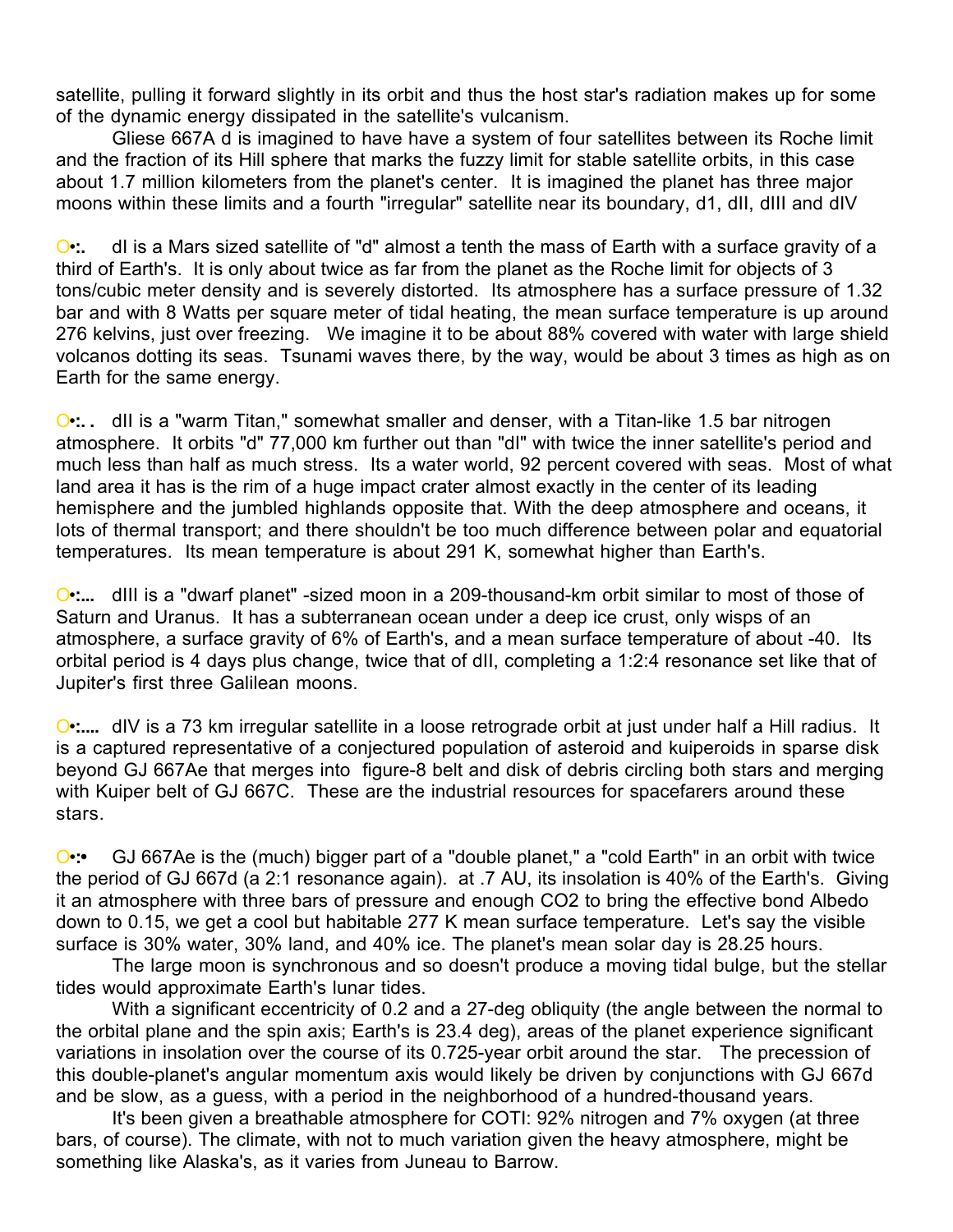O.<sup>•</sup> GJ 667Ael is a 210-km airless rock circling GJ 667e in an eccentric 2:3 resonance hour orbit around "Ae." Its apsidal rotation is synchronized with eI's so that its always at periapsis when it goes between the large bodies.

O.<sup>•</sup>:•... GJ 667AeII is a warm Callisto in synchronous orbit, its atmosphere protected from solar winds by its primary's magnetic field. Its surface is an ocean under 3.7 bars of nitrogen with ammonia and methane fractions of around one percent by mass. It has extensive polar caps, but the temperate and equatorial regions are largely ice-free, hence an albedo low enough for a mean temperature just under 0 C. Its surface gravity is a Titan-like 1/7 g so waves will be high.

The world ocean goes down a thousand km or so, morphing into various forms of ice as the pressure increases. Heat trapped in the core will escape as plumes of mineral-laden hot water and there may be a thin layer of meteorite pebbles and dust on the caps, so traces of other elements are present, just not common. The ocean may be briny, like Europa's.

O•**:•**• GJ 667A f is a Triton or Pluto like "dwarf" planet with a thin traces of Nitrogen, helium and Neon for an atmosphere. Its eccentric orbit crosses that of GJ 667A e, but due to its high inclination and 1.5 resonance, it is over an AU away from the double planet when makes its brief forays toward the central star.

At periastron, 667A f gets almost 60% of terrestrial insolation, enough to produce some melting in the equatorial regions, a temporary water vapor atmosphere, and some water loss and drying out. It has been drying out for billions of years, but started with a lot of ice and so will continue drying out for billions of years more.

O Gliese 667B is a somewhat less bright (0.1 solar luminosity) and massive version of Gliese 667A. With a spectral class of K4 or so (the literature goes from K3 to K5) it is a bit cooler than the A star, but one would be hard pressed to tell the difference without sensitive instruments.

O• Gliese 667 Bb is Mercury-like in mass, radius and density, and at 0.236 AU, orbits somewhat closer than Mercury in our system, but its host star has only a tenth of solar luminosity, the result being that "Bb" receives less than twice the terrestrial insolation, as opposed to about 8 for Mercury. This puts "Bb" at the inner edge of some people's habitable zone. Here, we imagine it to be tidelocked with a deep enough atmosphere (scale height of some 30 km), so that water freezes out before it gets to the ozone layer. A surface pressure of .42 bars gives a sun-side mean surface temperature of 335K (about 60 C), but that's an average; the twilight zone will be cooler. We imagine enough wind heat transport plus half an orbit's worth of illumination from A to keep the rear side well over 100 K and probably temperate in some areas just darkside of the twilight zone. Water ice builds up on the back side, flows toward the front, melts, flows into the twilight zone ocean, is evaporated, and returns to the dark side.

For COTI, we give life to the ocean and an Nitrogen/Oxygen atmosphere with about equal proportions, plus some Argon.

O•• Gliese 667B c is somewhat larger (7165 km radius) and more massive (1.2 times) than Earth and at 0.38 AU from its dimmer host star gets about 72% of Earth's insolation. It has eccentricity seasons due to the influence of the subjovian next planet out, so insolation varies from 0.965 down to 0.568, fifty-five and a half days later. The year is ≈112 mean solar days.

It also gets about four times the maximum tidal force that Earth receives from the Sun and the Moon. It is assumed here that that is not enough to bring the planet into a tide-lock over the age of this star system, but that the rotation rate has slowed some, to 39.36 hours, which combined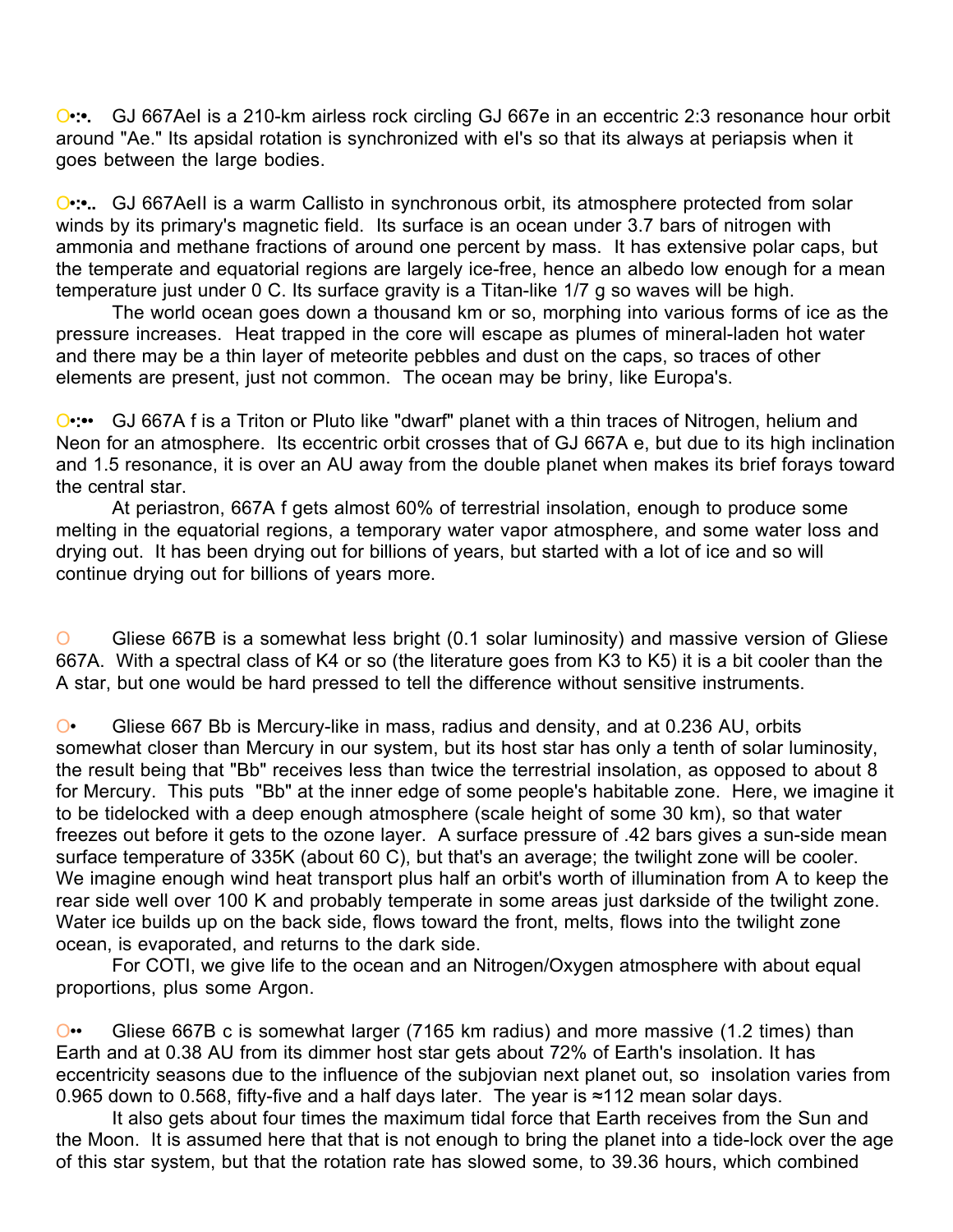with orbital motion gives it a solar day of about 40 hours. We do wave our hands at this tidal authority to suppose that the axial tilt is near zero.

The mean atmospheric surface pressure is imagined to be 1.3 bars, the atmospheric composition is Earthlike (presupposing oxygen-generating biota). The mean surface temperature is a comfortable 284 K.

No moons are listed, for tidal reasons.

O••• Gliese 667B d is a subjovian planet somewhat smaller than Neptune with a radius of 3.2 Earth's and a mass of about 10 Earths. It orbits in a 1.5-year orbit at 1.09 AU in a 5:1 resonance with "c." It has a typical giant planet atmosphere and it is cool enough (216 K effective temp) to be colorful. We give it a resplendent ring system, which could serve as a treasure trove of space resources for the inner planets, and three major moons, all close in, given that it is relatively close to its host star.

O•••**.** Gliese 667B dI is an asteroid-sized potato-shaped moon at 123.5 km radius with a dark surface and low albedo. With a mean radius of 121 km and a mass of about 1E19 kg, it's just big enough to keep the rings in order. Its density is only 1.32 times that of water, so it could have a lot of macroporosity (i.e. caves).

O•••**..** Gliese 667B dII orbits the planet at 254 thousand kilometers where its orbital period and day are about 69 hours It is somewhat smaller and less massive than Mars and retains a deep 5.1 bar atmosphere atmosphere giving it an Earthlike 285 K surface temperature. Its surface gravity is 27% of Earth's, intermediate between the Moon and Mars. One suspects it is the result of the merger of two more normally sized satellites whose orbits lost energy unevenly due to tidal interactions, billions of years ago. It is slightly egg shaped, with the inner pole less dense and higher than the outer pole, wherein resides a great sea. On some plateaus and highlands around the inner pole, almost a hundred kilometers above sea level, the air pressure gets down to 2 bars or so, but they are covered with ice.

O•••**...** Gliese 667B dIII is a bit like what our moon would be like with an atmosphere. It orbits at an almost lunar distance of about 291 thousand km and is only a little larger and more massive. Its surface gravity is like our moon's. We give it some methane and CO2 to bring the effective bond albedo down to 0.15 and pump the atmosphere up to 5.1 bar for a cool, but liquid, 275 K surface temperature. Its land and ice area is about thirty percent; the rest is water. There's a fair amount of impressive surface structure: there's enough tidal stress due to the big inner satellite to keep the mantle liquid and the crust thin, so vulcanism and tectonics are present. The surface structure is impressive--high because of the low gravity and highly eroded due to the water--especially at the central peak of the huge crater that marks the inner pole.

o Gliese 667C The third star in this system is a red dwarf with a bolometric luminosity given as 0.0137 Suns and a mass given as 0.31 Suns. The temperature is given as 3700 K. At this temperature and luminosity, the radius would be about 0.29 suns. It provides Earth-equivalent insolation at a distance of 0.117 AU, though one should probably adjust this outward to about 0.13 AU because its redder light is more efficient at transferring energy to planets. We shall simply use lower Bond albedos for our planets to allow for this.

The tidal stress on a planet at this distance would be about 193 times the tidal stress on the Earth from the Sun, so we should probably assume that terrestrial planets in this star's habitability zone will be tide locked. This probably applies to jovian and subjovian planet cores as well, though superrotating winds could give the atmospheres the appearance of rotation. The four planets of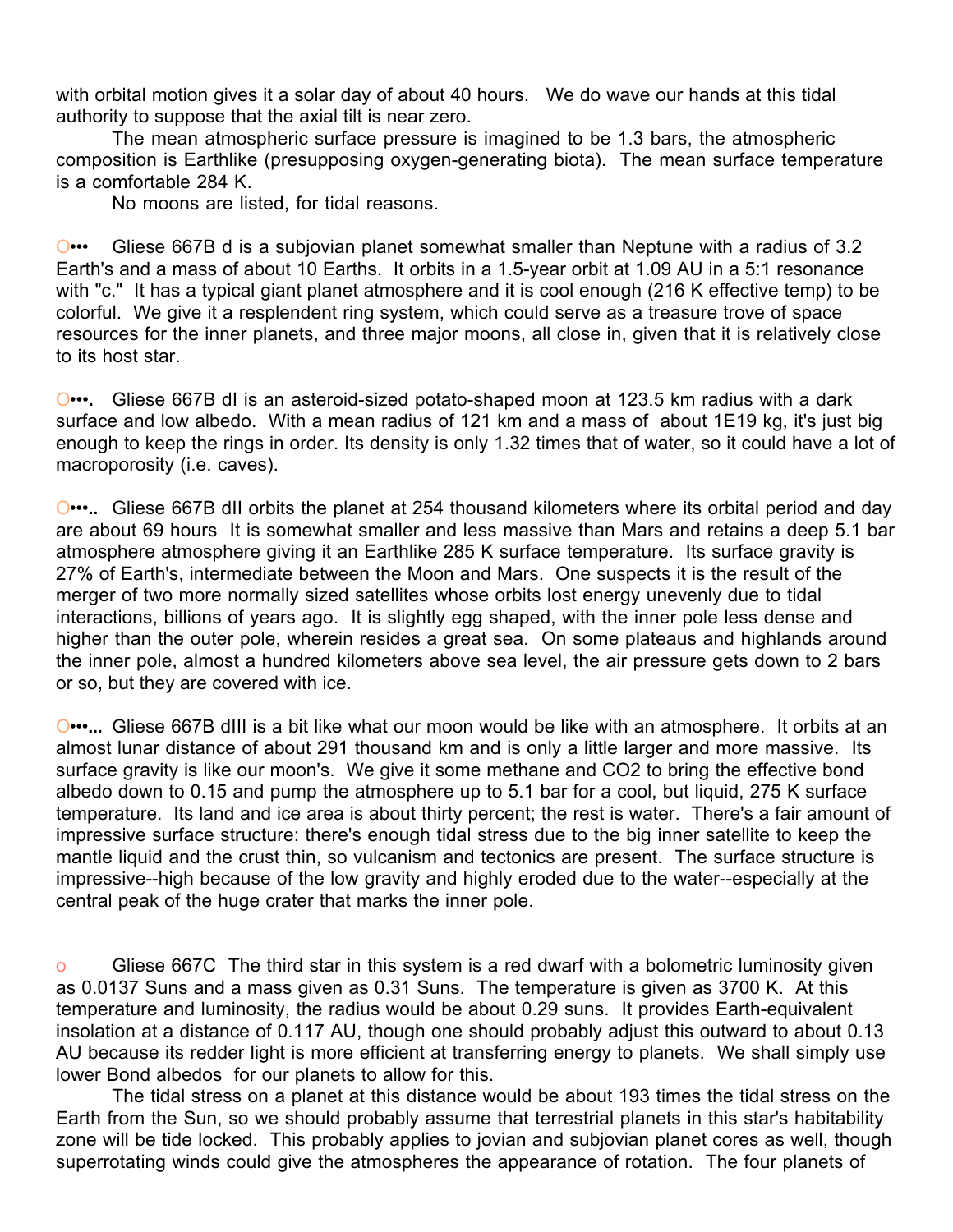this star are based on actual radial velocity measurement data, though it is less and less certain as one goes out from the star.

We have the minimum masses of these planets; the masses they would have if we saw the system edge on. We do have an inclination to the line of sight of the K-star pair, however, and it is 50 degrees. The orbit of Gliese 667C is not bound by this, of course--200 AU is a long distance- but a large inclination difference could lead to perturbations that tend to screw up planetary systems, invalidating the ones we've already supposed. Also, the Gliese 667C planetary system appears in good health. Therefore, we adopt the inclination of 50 degrees for the AB-C orbit and the C planets as well and divide the minimum masses by sine(50 deg).

When we look at planets in this mass range that have known densities, some have densities typical of giant planets (Kepler 11d, GJ 1214 d, HD 97658 b, Kepler 11e, some have densities found in terrestrial planets, (Kepler 11b, Kepler 18b, 55 Cnc e) and some are anomalously high. Here, we've assigned the giant planet densities to GJ 667b, and d, and a terrestrial planet density to GJ 667c, more for the interest of having a high surface gravity planet for someone to work with for COTI, than for any other good reason.

 $\circ$  Gliese 667C b, at is taken to be a hot mini neptune with an effective temperature of 426 K and a radius of 2.88 Earths (≈3/4 Neptune). It's probably too close to the star to have long-lived satellites.

o•• Gliese 667C c is our "super Earth." At a 0.12 AU distance from the star, its insolation is a very terrestrial .912 times Earth's . Its mass we take to be 5.93 times that of Earth. Allowing for some compression, we give it an overall density of 6.00 times that of water, a radius of 1.76 times that of Earth, and a surface gravity of 1.9 gs.

If we don't want it to be tidelocked, we need to do something special; the tidal strain on this planet will be about 10 times that of Mercury.

Because of its mass, it still has an appreciable quarter Hill radius, however. Thus we give it a large moon orbiting in a period faster than planet's rotation. The moon tries to spin the planet up as the star tries to spin it down. Eccentricity resonances and superrotating winds pump energy into the system to ameliorate losses. Maybe that works. Or maybe that makes the dynamical system so complicated that nobody can prove it doesn't work, at least not without a major grant. (We science fiction writers think like that.) The planet rotates once every 56 hours and change.

With low topographic relief, we allow water to spread over 90% of its surface. The height of the troposphere is only 6.2 km versus ≈11 for Earth at the poles. Setting the surface pressure to 1 bar gives us a surface temperature of about 281 K. Imagine broad shallow oceans with low volcanic islands with very shallow slopes. Ice should cover both poles.

o••**.** Gliese 667C cI. Since it's in the habitable zone, we'll give it a habitable satellite. Its quarter-Hill stability limit is, like Earth's about a half million kilometers out; but we barely hang onto our moon. "cI" is going to be held tighter at 131 thousand kilometers, where it will be locked in a 1:2 resonance with the planet's spin period. From "c" it will appear roughly five times as large as our moon. The moon will appear to take two local days between moonrise and moonrise. It will be somewhat egg shaped, with things stretched a few kilometers in the direction of the planet.

Unlike our moon, this moon is made of the same stuff as the planet, but less compressed. It was possibly a gentle capture instead of a collision. Perhaps they accreted together with "c" grabbing the lion's share. At any rate, we have a Luna-sized moon but more massive and about 100 kilometers smaller. Its surface is about 68% water, the rest rock and ice. With a higher density (more iron), tidal heating, and a much shorter orbital period, we imagine that it has its own magnetosphere, protecting its atmosphere from erosion by the stellar wind. (The magnetic interactions between this satellite and its primary may be of great interest to specialists. ) Also, the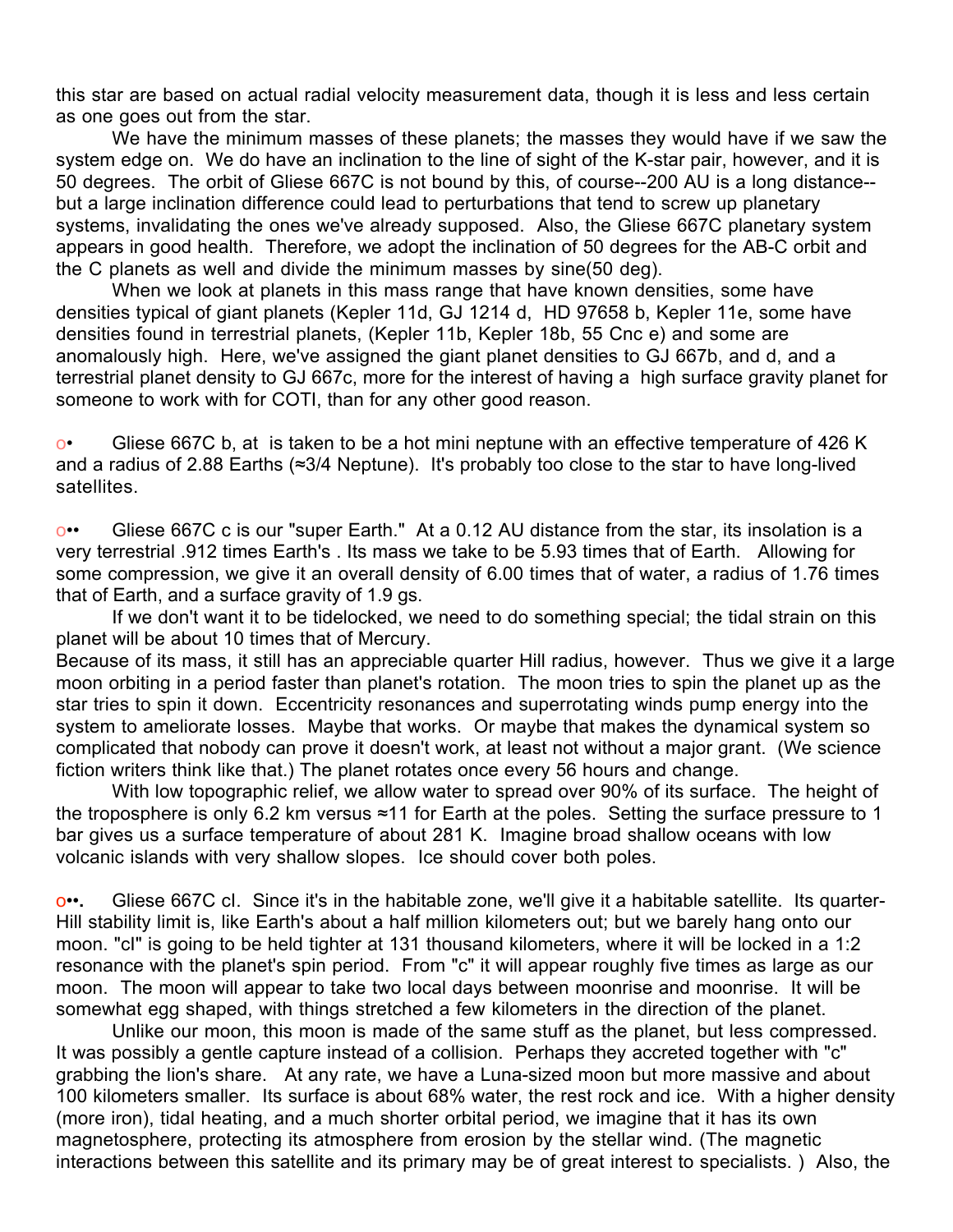red dwarf's integrated ultraviolet flux will be only a percent or so of the Suns, molecules will stay molecules for much longer times.

Atmospheric pressure is 0.813 bars. Its stratosphere starts at about 57 km--there's plenty of room for hydrogen-containing volatiles to freeze out before coming within range of what ultraviolet there is. If COTI folk want the same partial pressure of oxygen we have now, the percentage by mass would be about 27%.

Space travelers note: Deep atmospheres like this favor some kind of air-breathing propulsion for a first stage.

o••**.**• Gliese 667C d. This is the less confirmed second planet of the C system. Assuming the 50 deg. orbital plane inclination, its mass would be about 7.4 times the mass of Earth, or about half the mass of Uranus. We'll assume a somewhat greater density, 1.7 times that of water, than Uranus has in honor of its close-in position in the C system, and get a radius of about 3/4 that of Uranus, or 2.9 times that of Earth.

It gets about a quarter of the insolation that Earth gets. With an effective temperature of about 213 Kelvins, it should be cool enough to show some bands, spots, etc. It could have a small, dark ring system inside its Roche radius, less than two planetary radii out. Tides are still strong here, and we anticipate that the spin axis and magnetic field are aligned perpendicular to the orbital plane. The planet's core rotates once in 0.85 days.

o••**.**•**.** Gliese 667C dI is a highly distorted rock-and-ice moon about 5,000 km outside the Roche limit. It is somewhat similar to Ceres in composition, mass and radius. It's tidally heated and spews water and dust that coats the ring particles and makes them bright. The interior of this object might be an offbeat locations for life forms.

o••**.**•**..** Gliese 667C dII is of lunar size and gravity, orbiting "Cc" in 17 hours. It lies deep within the host planet's magnetic field and has accumulated six bars of nitrogen atmosphere, mostly from comet impacts. We imagine it life-bearing for COTI purposes, with water oceans and ashdarkened ice on its near freezing surface. It has considerable tidal heating, with hot spots where the temperature is well in excess of the normal 273 K. Its deep atmosphere and dark oceans absorb sunlight efficiently, it reflects only 8% of what it gets from Gliese 667. It is a place of high surface relief, with ice-capped volcanic mountains and ridges fifty kilometers tall, often eroded into steep canyons and fjords.

o••**.**•**..**• Gliese 667C e is a suspected jovian planet about 2.5 AU out from its host star. If suspicions are correct, it gets maybe the same insolation as Neptune and has a Saturn-like mass and radius. Its orbit, courtesy of the other stars in the system, is relatively eccentric, swinging from 1.8 AU out to 3.35 AU in the course of its 7.5 year orbit. It will be prominent in the sky around periastron, over a magnitude and a half brighter than when at apoastron. We imagine it has a pretty ring system to inspire space travelers and dozens of satellites to explore and exploit. But we are out of time.

This is not, in all probability, anything like what the Gliese 667 system will eventually be found to be. Astronomers have given us some clues, and your COTI system builder has used these and a lot of imagination and shortcuts to create these worlds. Most importantly, it is highly improbably that conditions have conspired to put as many habitable worlds in one star system; in actuality, we would be lucky to find one. Somewhat less improbably, we might very well find the materials to build human colonies there.